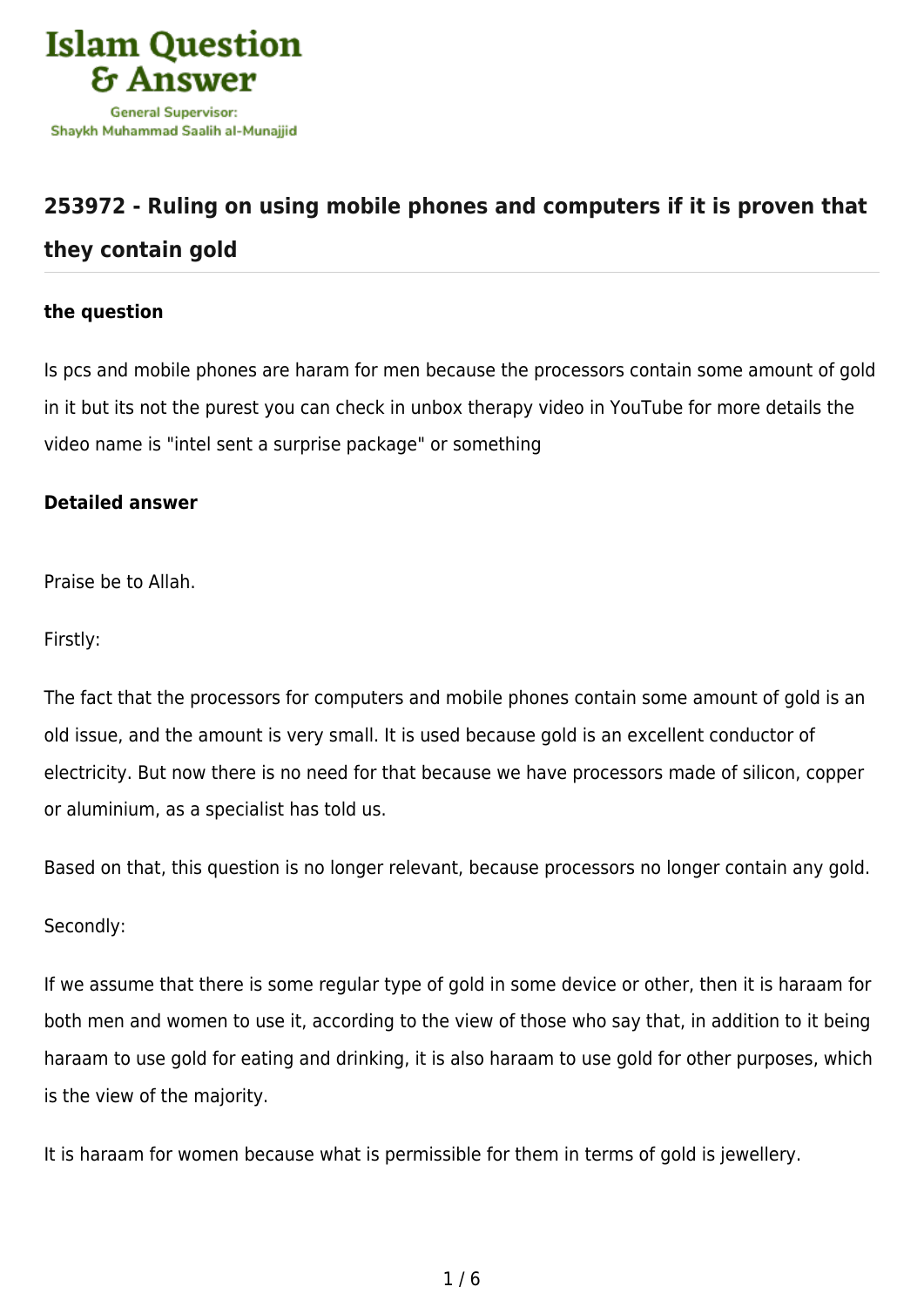

Anything other than jewellery is prohibited for them to use, which includes gold pens. It is haraam for women to use them just as it is haraam for men to do so.

An-Nawawi (may Allah have mercy on him) said: Our companions and other scholars said: The prohibition on using vessels of gold and silver applies equally to both men and women. There is no difference of opinion concerning that, because of the general meaning of the hadith and the inclusiveness of the reason why that is prohibited. There is only a differentiation between men and women with regard to jewellery, because the purpose thereof is adorning themselves and making themselves look beautiful for their husbands.

End quote from al-Majmoo' (1/306).

Al-Bahooti al-Hanbali (may Allah have mercy on him) said: Wearing jewellery is permissible for women because they need it in order to adorn themselves for their husbands. What is prohibited is making vessels of gold, and it is prohibited to make utensils from gold, even if it is a stick with which to apply kohl to the eyes. Similar to the prohibition on making a kohl stick of gold or silver is the prohibition on using these metals to make lamps, beds, chairs, shoes, spoons, doors and shelves.

End quote from Kashshaaf al-Qinaa' (1/51).

Shaykh Ibn Baaz (may Allah have mercy on him) said:

It is not permissible for either men or women to use pens made of gold or silver, because that does not come under the heading of jewellery; rather it is more akin to vessels made of gold and silver, and vessels made of gold and silver are forbidden for all, because the Prophet (blessings and peace of Allah be upon him) said: Do not drink from vessels of gold and silver, and do not eat from plates made of the same, for they are for them [i.e., the disbelievers] in this world and for you in the hereafter." Saheeh – agreed upon.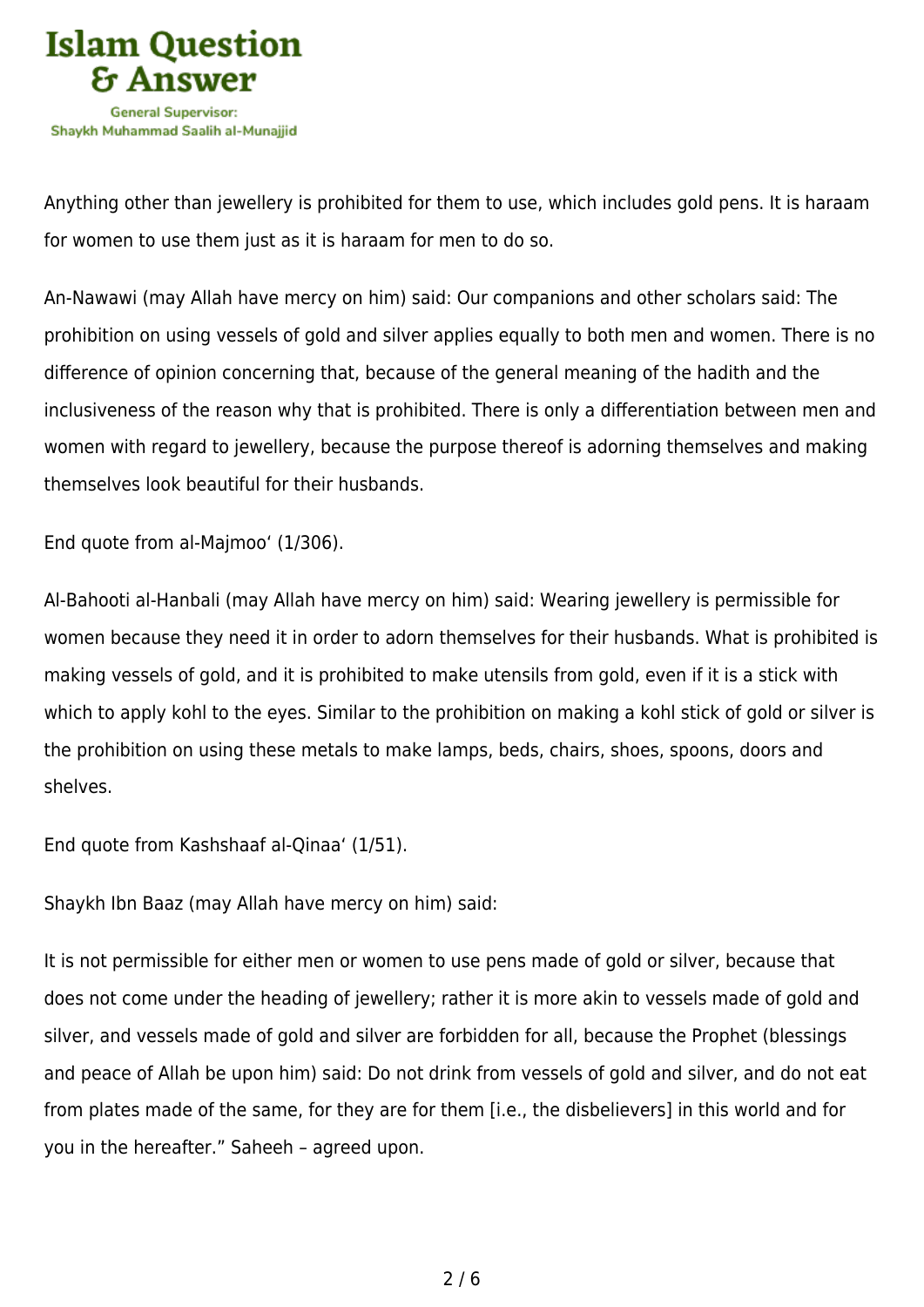

End quote from Majmoo' Fataawa Ibn Baaz (19/72)

Some scholars are of the view that what is prohibited is wearing of gold for men, and using vessels of gold or silver for eating and drinking. As for other utensils – other than things that are worn – that is not prohibited, such as kohl sticks made of gold or silver.

Ash-Shawkaani (may Allah have mercy on him) said: Undoubtedly the hadiths that speak of this issue indicate that it is prohibited to eat or drink (from vessels made of gold or silver). As for other uses, they are not prohibited. Drawing an analogy with eating and drinking from vessels of gold and silver is comparing two different things, because the reason for the prohibition on eating and drinking from vessels made of gold or silver is resemblance to the people of Paradise, because vessels of silver will be passed around to them. And that is something that the Lawgiver regards as a valid reason (for not allowing it). It was also proven that when the Prophet (blessings and peace of Allah be upon him) saw a man wearing a ring of gold, he said: "Why do I see you wearing the jewellery of the people of Paradise?" (Narrated by the three from the hadith of Buraydah). The same applies to wearing silk and so on. Otherwise that could lead to a prohibition on adorning oneself with jewellery or using silk for furnishings, because this is a kind of usage, yet some scholars allow these usages even though they believe it is prohibited to use it in general.

With regard to an-Nawawi's report of consensus on the prohibition on using gold and silver in general terms, that cannot be true, when Dawood and ash-Shaafa'i and some of his companions held different views. Imam al-Mahdi, in his book al-Bahr, limited the idea of consensus and attributed this view to most (not all) of the scholars.

However, it is not unclear to any fair-minded person that the idea that there is consensus has no proof.

Conclusion: the basic principle is that things are permissible, and proof of something being prohibited cannot be accepted unless the one who says that produces evidence – and there is no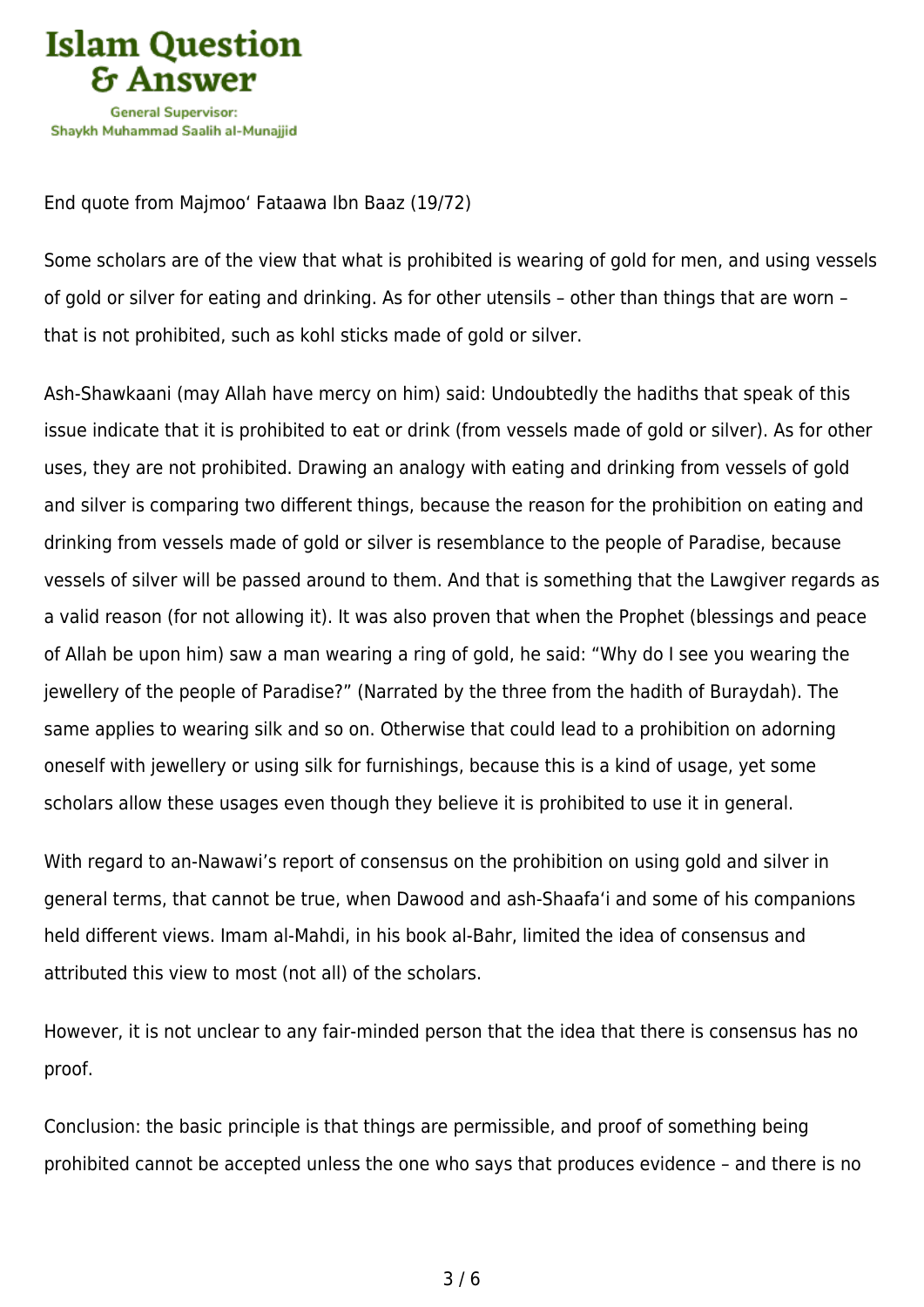

Shavkh Muhammad Saalih al-Munaiiid

such evidence with regard to this issue. Following this principle which states that things are permissible unless proven otherwise is what a fair-minded person does, and there is no need to be scared of someone quoting the view of the majority. Especially since this principle is supported by the hadith: "But you have silver; you can play with it (and use it as you wish)." Narrated by Ahmad and Abu Dawood. This is supported by what was mentioned above, that Umm Salamah brought a vessel of silver in which there was some hair of the Messenger of Allah (blessings and peace of Allah be upon him)… The hadith was narrated by al-Bukhaari, as mentioned above.

And it was said that the reason for the prohibition is because it is showing off, or it may sadden the poor. The response to that is that it is permissible to make vessels from other precious materials, most of which are more precious and valuable than gold and silver, and no one disallowed that except those who held odd views. Ibn as-Sabbaagh narrated in ash-Shaamil that there was consensus on the permissibility thereof, and ar-Raafi'i and those who came after him followed him in that.

And it was said that the reason for the prohibition was imitation of non-Muslims. But that is subject to further discussion, because it is proven that a warning is addressed to the one who does that, and mere resemblance does not deserve such a warning.

End quote from Nayl al-Awtaar (1/81).

Shaykh Ibn 'Uthaymeen (may Allah have mercy on him) said: The correct view is that using gold and silver for purposes other than eating and drinking is not prohibited, because the Prophet (blessings and peace of Allah be upon him) prohibited a particular usage, namely eating and drinking. If what is prohibited was more than that, the Prophet (blessings and peace of Allah be upon him) – who was the most eloquent of people and the most able to explain things clearly – would not have mentioned one usage in exclusion of others. Rather the fact that he mentioned eating and drinking specifically indicates that other usages are permissible, because there are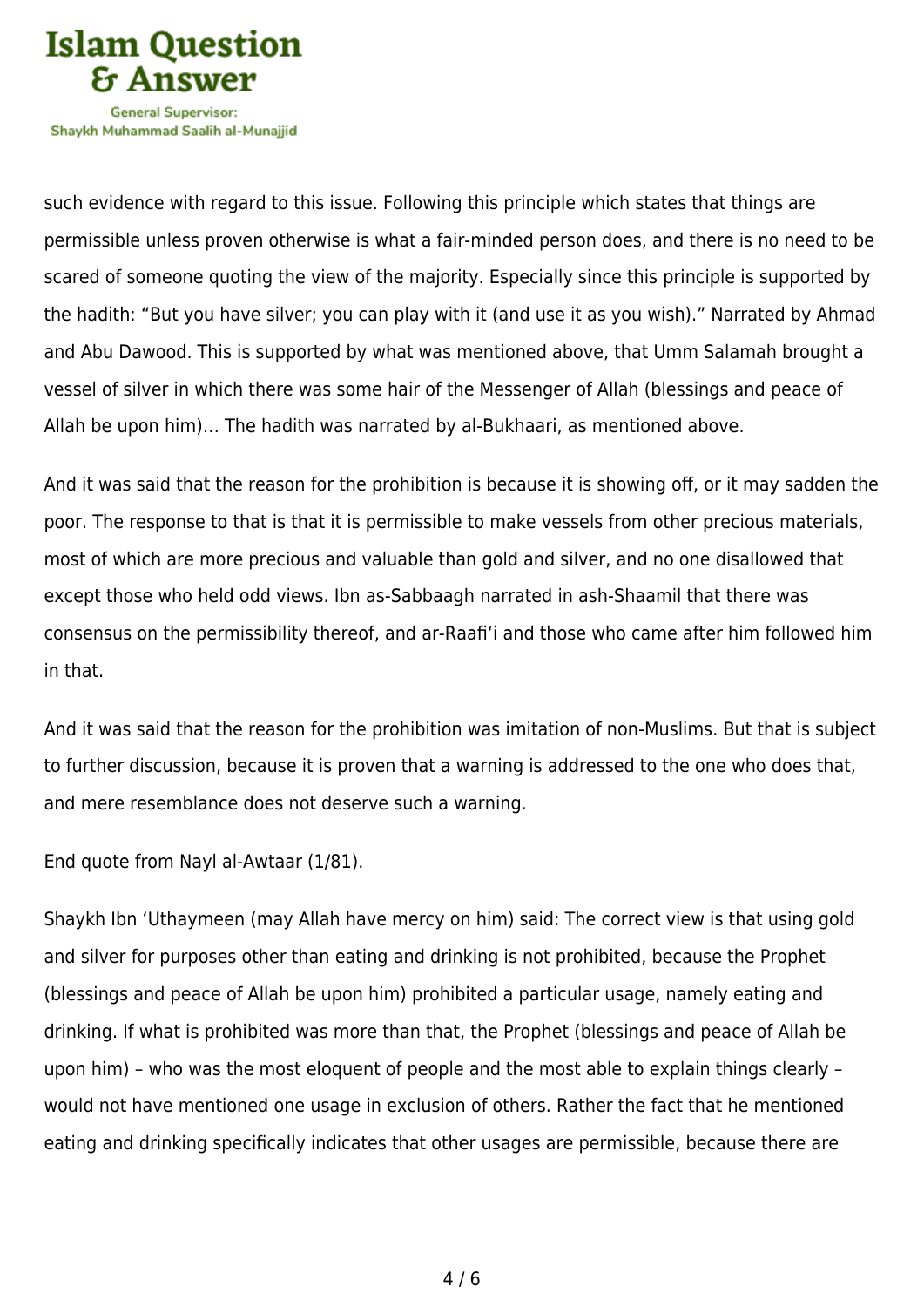

some benefits for people in other usages.

If using them was prohibited in all cases, the Prophet (blessings and peace of Allah be upon him) would have issued instructions to break them, as the Prophet (blessings and peace of Allah be upon him) did not leave anything on which there were images but he broke it or tore it down, because if it is prohibited in all cases, there is no benefit in leaving it.

This is indicated by the fact that Umm Salamah – who narrated the hadith – had a vessel of silver in which she put some hairs of the Prophet (blessings and peace of Allah be upon him). The people used to seek healing by means of it, and they were healed by Allah's leave. This is mentioned in Saheeh al-Bukhaari. This usage is something other than eating and drinking.

End quote from ash-Sharh al-Mumti' (1/75).

According to this view, it does not matter if the phone is made of gold or contains gold, and the same applies to computers.

So according to the first view, gold is prohibited in three forms: when it is worn by men, when it is used in vessels for eating and drinking, and when it is used or is made part of any tool or device, for both men and women.

According to the second view, the first and second forms are prohibited, but not the third. So there is nothing wrong with using a phone or computer even if there is some gold in it, for both men and women.

Moreover, the Shaafa'is – who say that it is prohibited to use gold and silver purposes in addition to the prohibition on using it for eating and drinking – say that the reason for the prohibition is showing off. So if the gold is hidden and covered, then it is not prohibited to use it. Based on that, it is permissible to use the phone and computer, because what is inside them of gold is hidden.